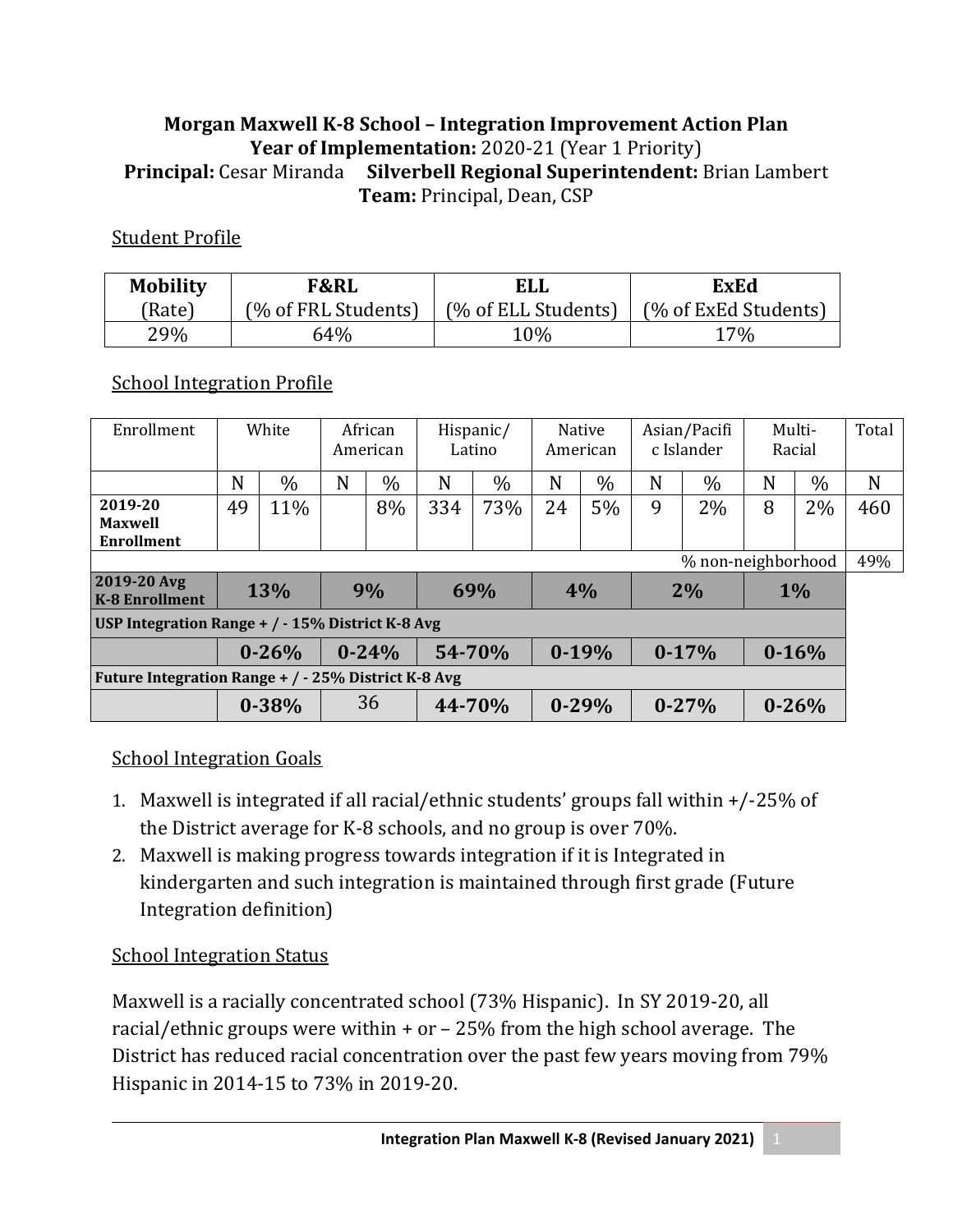### **A. Targeted Population(s); Recruitable Students**

Targeted Population: Non-Hispanic Students

Targeted Recruitment Goal: 20 additional non-Hispanic students

Targeted zones: To the north of Maxwell lies a census tract with 30 or more white students in grades K-4, and to the southeast of Maxwell lies a census tract with 30 or more white students in grades 5-8.

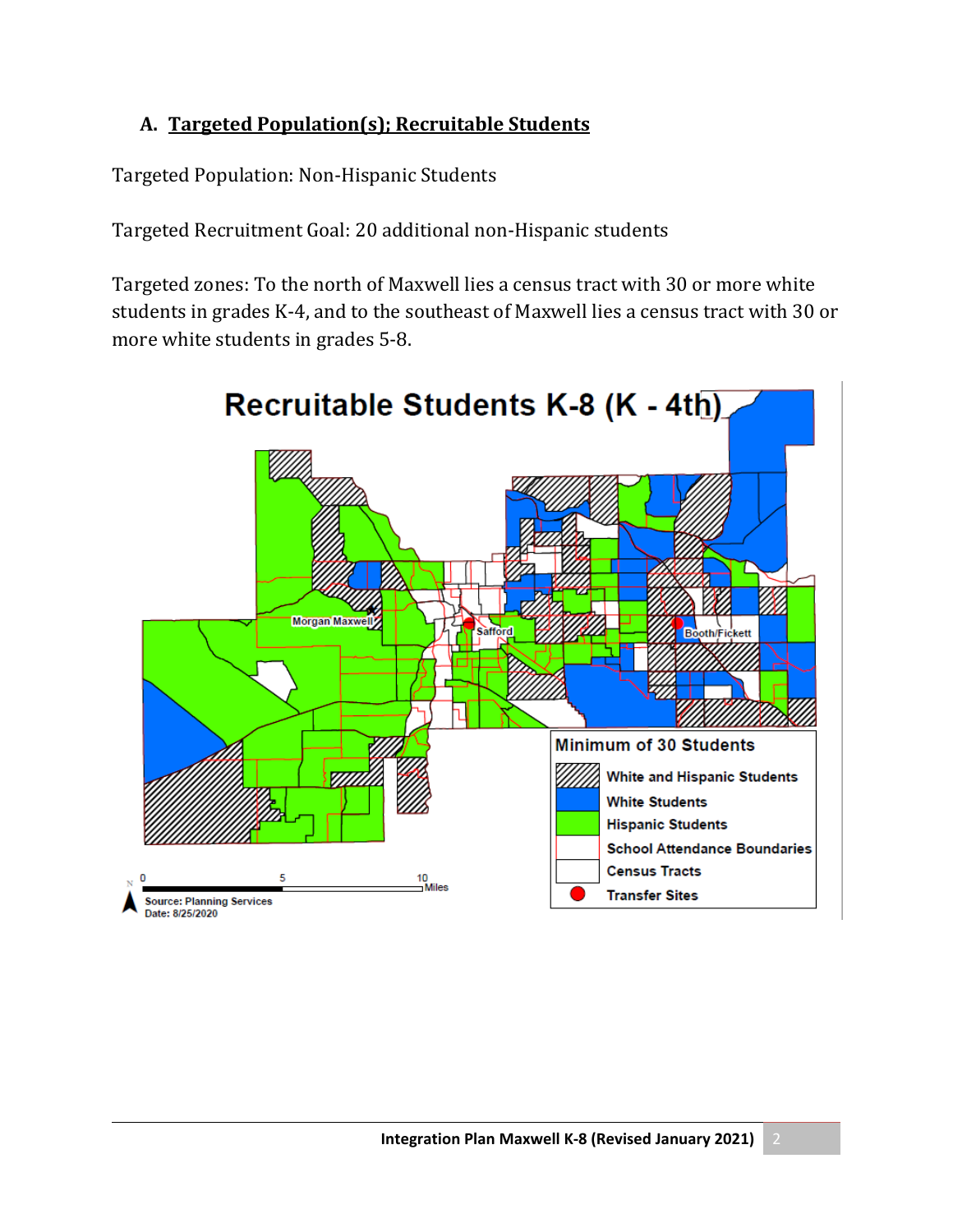

### **B. Transportation Strategies:**

1. Assessment

### Existing Services

Maxwell currently runs three regular morning routes for 143 routed students, with fewer students routed in the morning through TUSD routes. Maxwell also runs four exceptional ed routes for 29 students, with fewer students routed in the afternoon. Maxwell has one late activity bus. Maxwell does not assign any students to public transportation. There are two contracted routes in the morning to supplement the three TUSD morning routes. Maxwell does not currently utilize an express shuttle. Maxwell is not a transfer site.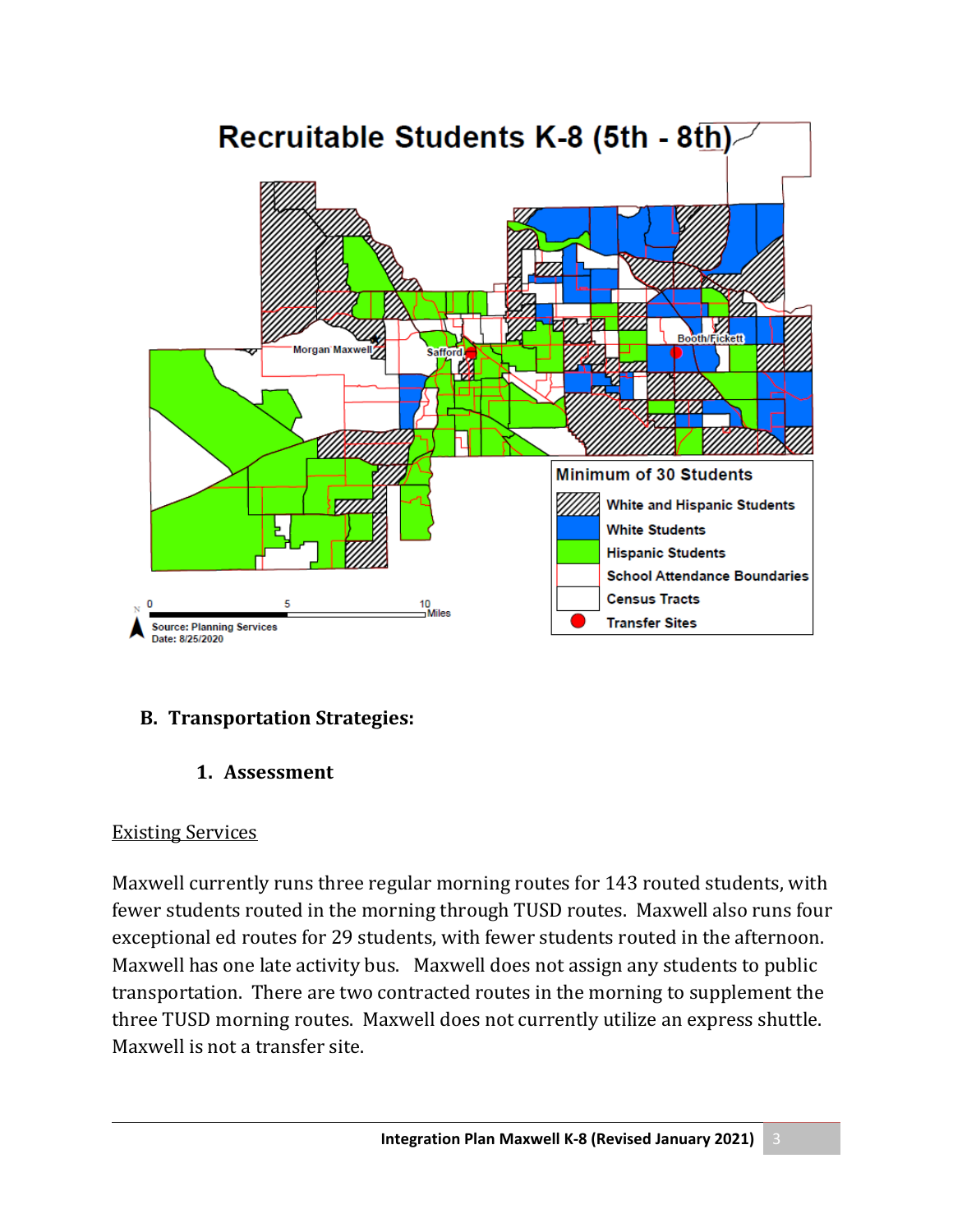### Needs Based on New Priorities; Service Gaps

Maxwell needs incentive routes, express shuttles, or both from an incentive zone or zones with 30 or more non-Hispanic students.

### **2. Strategies**

For SY2021-22 (to begin promotion in the fall of 2020), the District will add one incentive route that would serve an incentive stop in the incentive zone to the southwest of Maxwell that is identified as having more than 30 recruitable white students. The District has determined that it will not add an additional incentive stop in the Tully area to serve Maxwell because it is adding an incentive stop in that area for Robins.

## **3. Monitoring Ridership and Evaluating Effectiveness**

Student Ridership is a student-tracking software module that enables TUSD's transportation department to monitor student card scans on and off the bus, offering real-time data to help improve planning decisions about the required size of the bus, to analyze opportunities for stop consolidation, and to identify ridership trends. The District will use the Ridership Monitor, part of the Student Ridership module, to monitor the race/ethnicity of students utilizing incentive transportation to Maxwell to determine if the routes are operating to further improve integration. Ridership will be analyzed on a quarterly basis to determine the effectiveness of the route. Ridership report/findings will be provided to the DSA and evaluated by CSA on a quarterly basis.

### **4. Budget**

There is no additional cost to adding the incentive route to Morgan-Maxwell as the District will utilize existing resources and routes.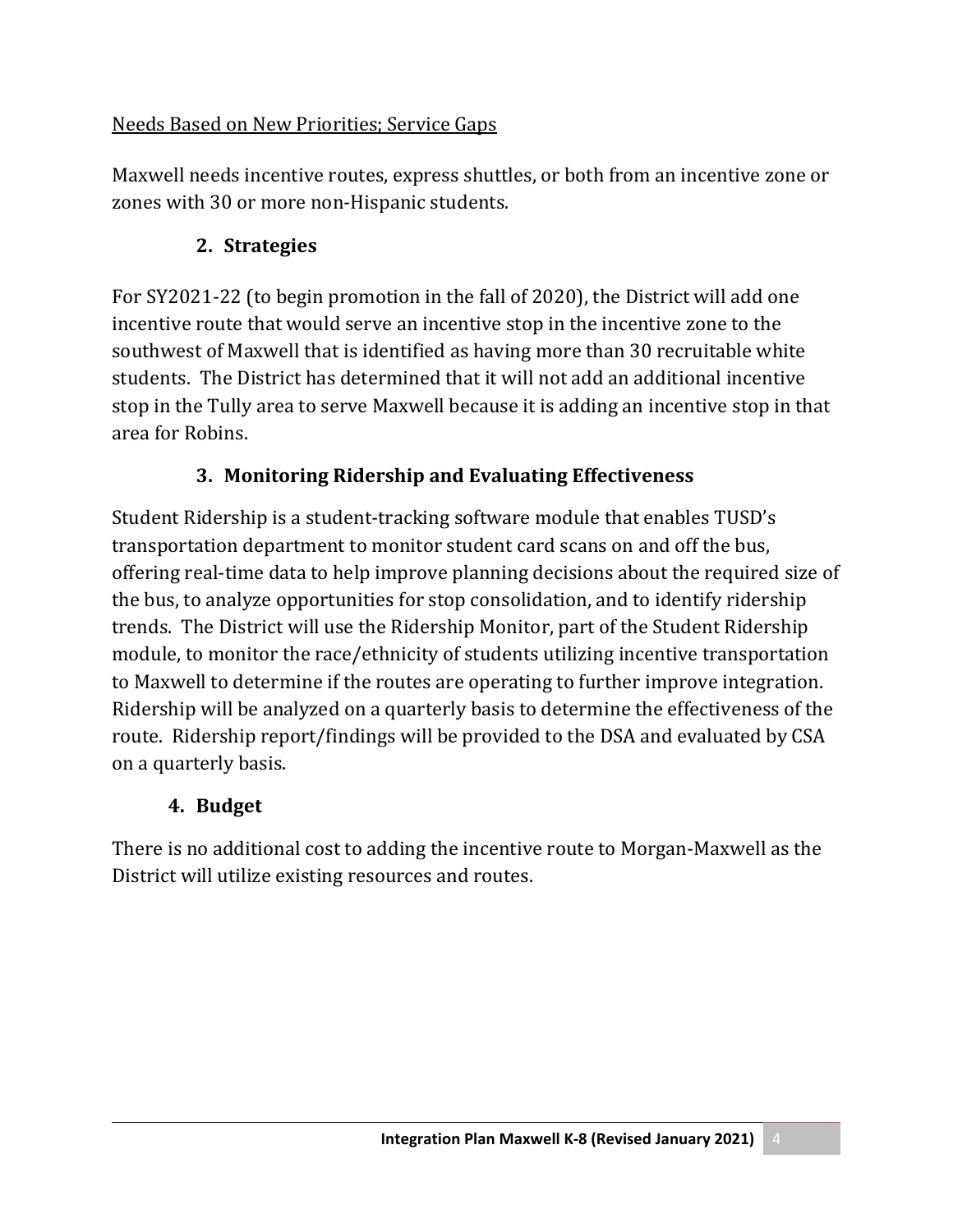## **C. Marketing, Outreach, and Recruitment Strategies**

# **1. Foundation**

The foundation for Maxwell's marketing, outreach, and recruitment strategies is TUSD's districtwide "Knowledge Changes Everything" campaign (KCE). KCE is an ongoing campaign that celebrates the power of diversity, seeks to educate parents and students about the research-based benefits of learning from each other, and encouraging parents to consider these benefits for their student when making decisions about where to enroll their child. Research reveals that racially diverse schools benefit students in multiple ways:

- Improved cognitive skills, critical thinking, and problem solving
- Increased ability to work with others from diverse cultures
- Improved test scores
- Wide-ranging educational success, including higher graduation rates
- Learning environments that develop students' "funds of knowledge"

Maxwell marketing and outreach will focus on highlighting the following: seventh and eighth grade students access to band and orchestra classes, before- and afterschool through tutoring programs and advanced learning opportunities such as algebra, Gifted and Talented Education (GATE), and accelerated math and science.

Maxwell K-8 is only one of two K-8 offerings on the westside, a selling point for parents interested in the K-8 model in a more diverse setting.

# **2. Professional Learning**

At Maxwell, all administrative staff, office staff, and any other relevant staff members took the online student assignment training to understand the benefits of an integrated education. In the fall of 2020, prior to the start of the priority enrollment window for SY2021-22, Maxwell staff will participate in a targeted professional learning with the Director of Student Assignment and members of the Coordinated Student Assignment committee to review the training, engage in reallife recruitment scenarios, and delve deeper into the planning and preparation for Maxwell's strategies for the forthcoming enrollment period.

# **3. Strategies**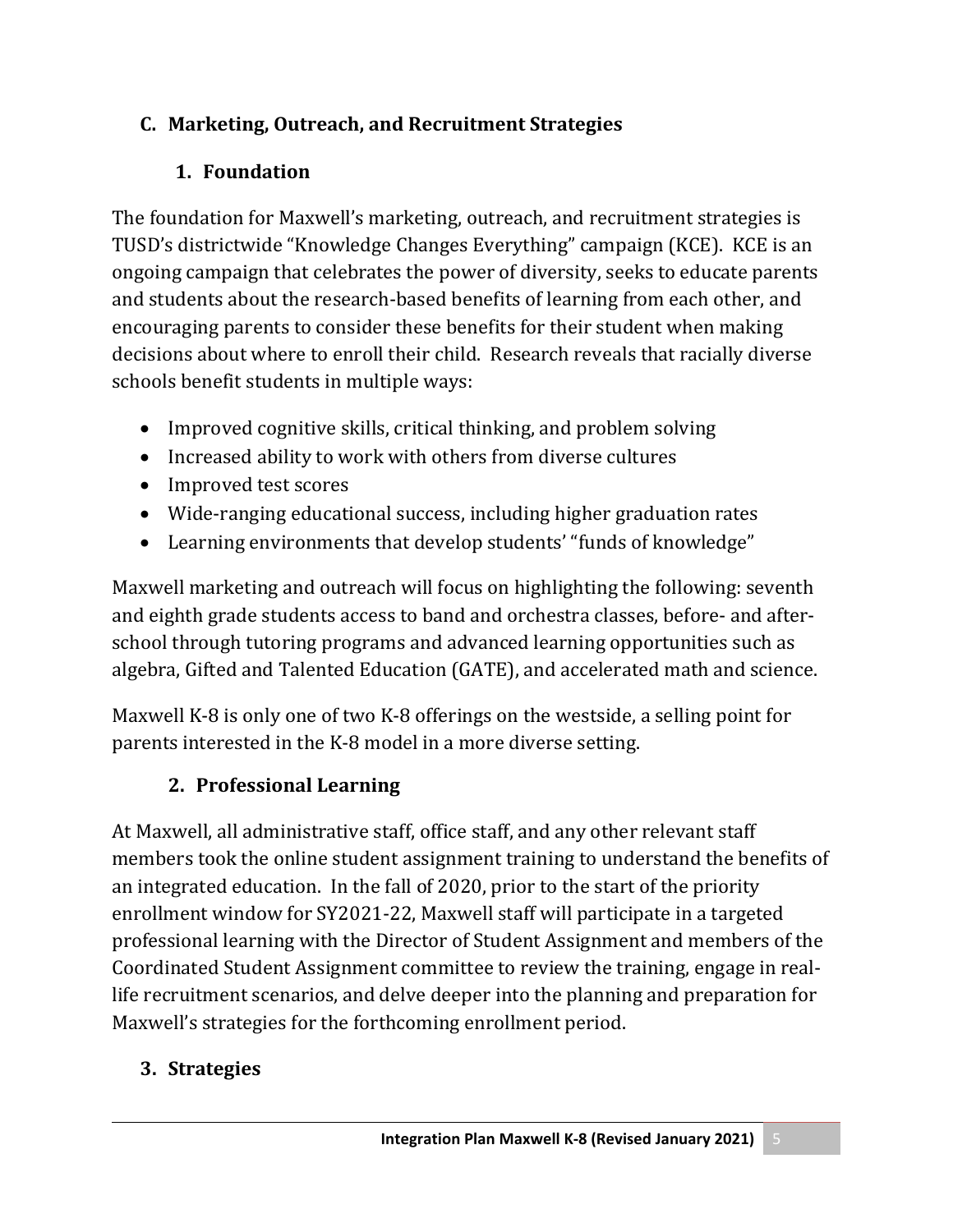Maxwell will continue to implement strategies developed in their 2019-20 plan, but will add marketing on social media to promote the new incentive route and upcoming events. Maxwell will utilize mailers (postcards, flyers, etc.) to families in the targeted zones in and around the incentive stop. Mailers will also include information about the incentive stop and route, its 21st Century after-school program, and preschool program, and technology including whiteboards in every classroom, document cameras and student computer workstations, and two computer labs. The school will also promote band, orchestra, and year-round sports for middle school students.

Maxwell's integration team and staff will participate in the pre-school enrollment fair at the nearby Brichta Early Learning Center, and will visit local daycares in the area to promote its diversity and the benefits of an integrated education. Maxwell staff will also host a kindergarten open-house, host parents and families for Title I information night, and an annual open house for all students and families. Maxwell staff will also participate in District events and enrollment fairs

The Maxwell integration team will also lead efforts to call interested families for school tours, targeting its marketing and recruitment strategies to the areas to the north and southeast with identified recruitable non-Hispanic students, and the area to the northwest and around Maxwell with recruitable mixed Hispanic and non-Hispanic students. Marketing and outreach strategies will focus on highlighting the following: benefits of an integrated education (particularly in an area surrounded by racially concentrated schools); incentive transportation stop; pre-school and afterschool opportunities; in-school and in-class technology; and band, orchestra and sports for  $6<sup>th</sup> - 8<sup>th</sup>$  graders.

## **4. Monitoring and Evaluating Effectiveness**

Maxwell will submit a monthly report to the CSA by the  $10<sup>th</sup>$  of each month (first report due October 10). The Director of Student Assignment (DSA) and the coordinated student assignment (CSA) committee will review monthly reports and, where necessary, will meet with the Maxwell Integration Team for follow-up. The DSA/CSA will monitor plan implementation from October through June. In January, the DSA/CSA will begin evaluating the effectiveness of the plan by analyzing the race-ethnicity of students who have submitted applications to Maxwell.